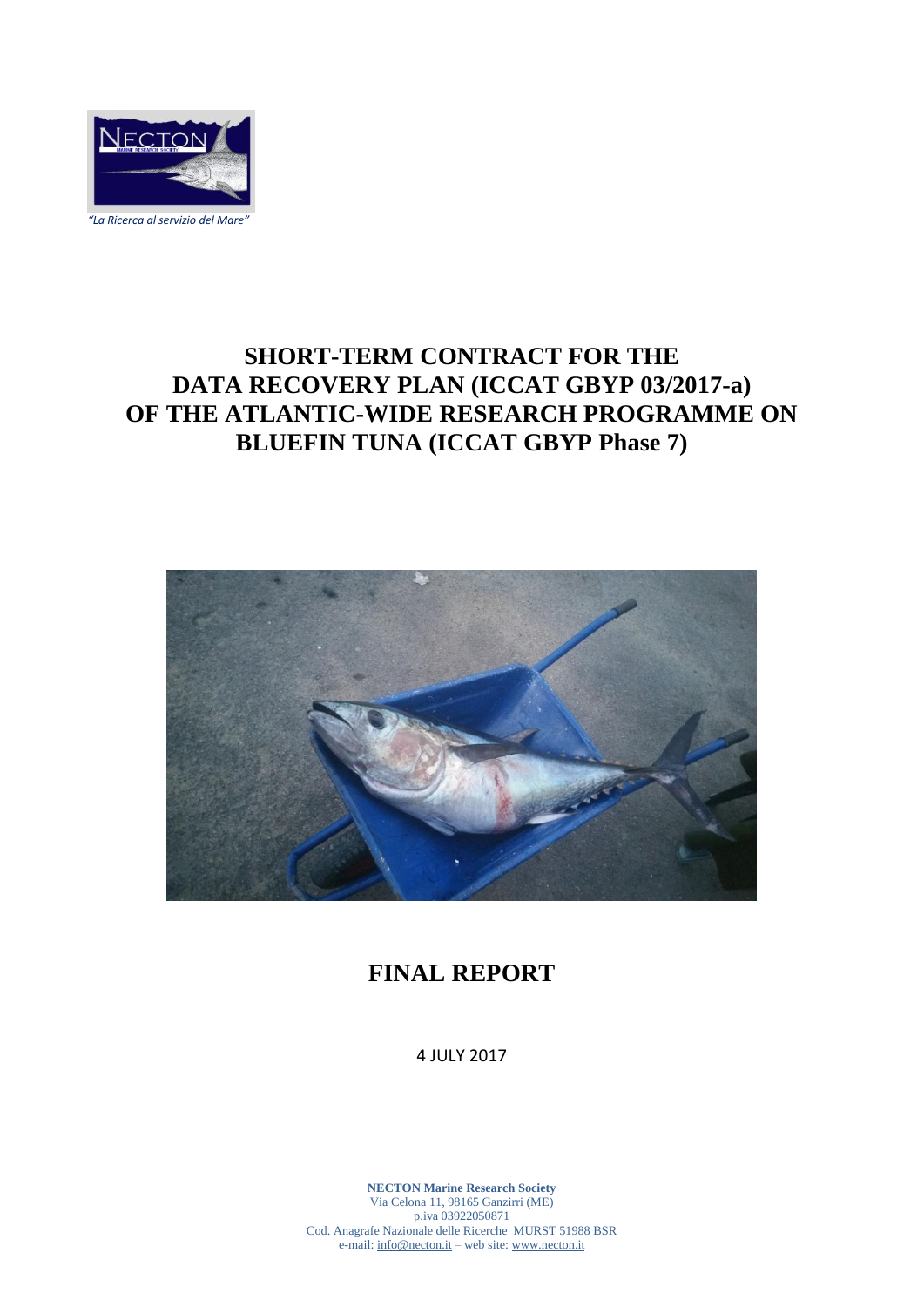As part of the research programme on Bluefin tuna (*Thunnus thynnus*), Data Recovery Plan ATLANTIC – WIDE RESEARCH PROGRAMME ON BLUEFIN TUNA (ICCAT - GBYP Phase 7 – 2017), the research company Necton has been given a contract for the collection of data concerning individual specimens of the studied species, fished in areas of the South Tyrrhenian sea and the Ionian sea (ICCAT SHORT – TERM CONTRACT (ICCAT GBYP 03/2017-a) DATA RECOVERY PLAN OF THE ICCAT ATLANTIC-WIDE RESEARCH PROGRAMME ON BLUEFIN TUNA ICCAT GBYP PHASE 7).

The data was collected by analysing the logbooks of 11 boats engaged in fishing for Bluefin tuna with pelagic longlines. The data covers 3 years from 2014 to 2016, a total of 313 fishing operations so distributed: in 2014 in the Tyrrhenian sea 43 F.O. and in the Ionian sea 43 F.O., in 2015 in the Tyrrhenian sea 57 F.O. and in the Ionian sea 54 F.O., in 2016 in the Tyrrhenian sea 55 F.O. and in the Ionian sea 61 F.O. . In total were caught 4958 individuals of Bluefin tuna.

The collection and subsequent analysis of the contents of the logbooks was made possible thanks to excellent relationships that Necton society has cultivated over the years with the men of all the Calabrian fishing fleets. The collection of logbooks allows us to gather a large amount of data of enormous scientific value, which would otherwise have been lost.

Table 1 shows the boat's name, home port, fishing areas and landing ports. The characteristics (name, overall length and/or GT), of vessels included in this study are shows in Table 2.

Finally, Table 3 shows the data concerning the years studied, the fishing areas, the total number of fishing operations (F.O.), the number of individual fish caught and their total weight. Naturally, the tables display the data in schematic form, both for readability and brevity.

The data collected and individually examined, in terms of individual fish, fishing days, areas, dates, position, landings, etc… has already been collected and sent in accordance with ICCAT required procedures.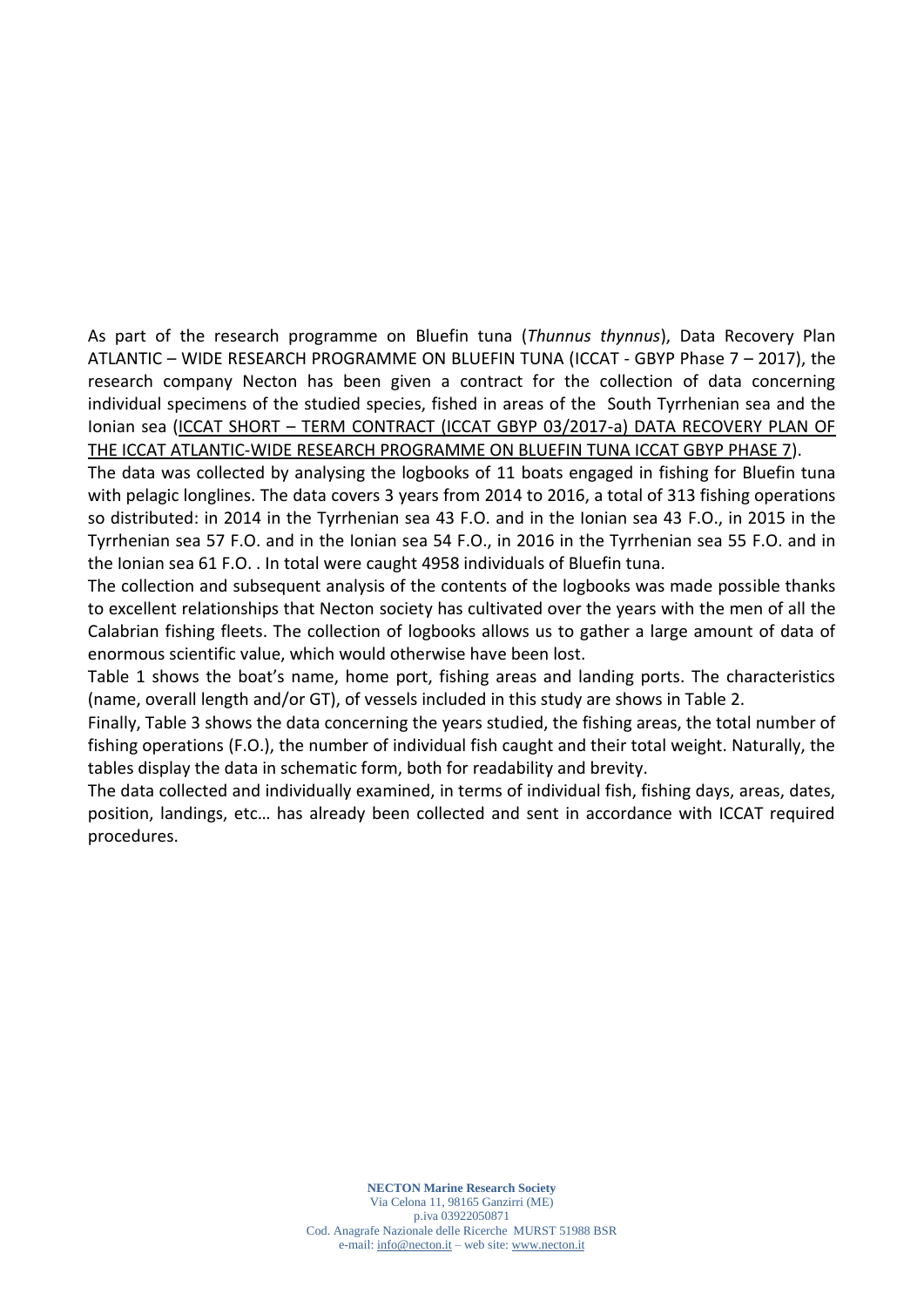| Name of vessel       | Port of belonging                | <b>Fishing Ground</b>                   | Port of landing                   |
|----------------------|----------------------------------|-----------------------------------------|-----------------------------------|
| <b>PADRE PIO</b>     | <b>CROTONE</b>                   | Southern Tyrrhenian                     | Bagnara C., Crotone, Palmi, Cirò, |
|                      |                                  | Sea - Ionian Sea                        | Monasterace, Scilla.              |
| <b>ULISSE</b>        | <b>CROTONE</b>                   | Southern Tyrrhenian                     | Bagnara C., Crotone, Palmi, Cirò, |
|                      |                                  | Sea - Ionian Sea                        | Monasterace, Gioia T.             |
| <b>BUENA SUERTE</b>  | <b>CIRO' MARINA</b>              | Southern Tyrrhenian                     | Bagnara C., Crotone, Palmi, Cirò, |
|                      |                                  | Sea - Ionian Sea                        | Monasterace, Gioia T.             |
| <b>INTER CENTO</b>   | <b>CIRO' MARINA</b>              | Southern Tyrrhenian                     | Bagnara C., Crotone, Palmi, Cirò, |
|                      |                                  | Sea - Ionian Sea                        | Scilla, Gioia T.                  |
| (no name) CR 1266    | <b>CROTONE</b>                   | Southern Tyrrhenian                     | Bagnara C., Crotone, Cirò,        |
|                      |                                  | Sea - Ionian Sea                        | Monasterace, Scilla, Gioia T.     |
|                      |                                  |                                         | Reggio C.                         |
| <b>CARMELA MADRE</b> | <b>BAGNARA</b>                   | Southern Tyrrhenian                     | Bagnara C., Crotone, Palmi, Cirò, |
|                      | <b>CALABRA</b>                   | Sea - Ionian Sea                        | Monasterace, Scilla, Reggio C.    |
| <b>CALIPSO</b>       | <b>REGGIO CALABRIA</b>           | Southern Tyrrhenian                     | Bagnara C., Crotone, Palmi, Cirò, |
|                      |                                  | Sea - Ionian Sea                        | Monasterace, Scilla, Reggio C.    |
| <b>DON ROCCO</b>     | <b>BAGNARA</b><br><b>CALABRA</b> | Southern Tyrrhenian<br>Sea - Ionian Sea | Bagnara C., Crotone, Palmi, Cirò, |
|                      |                                  |                                         | Monasterace, Scilla, Gioia T.     |
|                      |                                  |                                         | Reggio C.                         |
| AMMIRAGLIA           | <b>REGGIO CALABRIA</b>           | Southern Tyrrhenian                     | Bagnara C., Crotone, Palmi, Cirò, |
|                      |                                  | Sea - Ionian Sea                        | Monasterace, Scilla.              |
| <b>ANGELA</b>        | PALMI                            | Southern Tyrrhenian<br>Sea - Ionian Sea | Bagnara C., Crotone, Palmi, Cirò, |
|                      |                                  |                                         | Monasterace, Gioia T.             |
|                      |                                  |                                         | Reggio C.                         |
| SALVATORE II°        | <b>BAGNARA</b><br><b>CALABRA</b> | Southern Tyrrhenian<br>Sea - Ionian Sea | Bagnara C., Crotone, Palmi, Cirò, |
|                      |                                  |                                         | Monasterace, Scilla, Gioia T.     |
|                      |                                  |                                         | Reggio C.                         |

Tab. 1